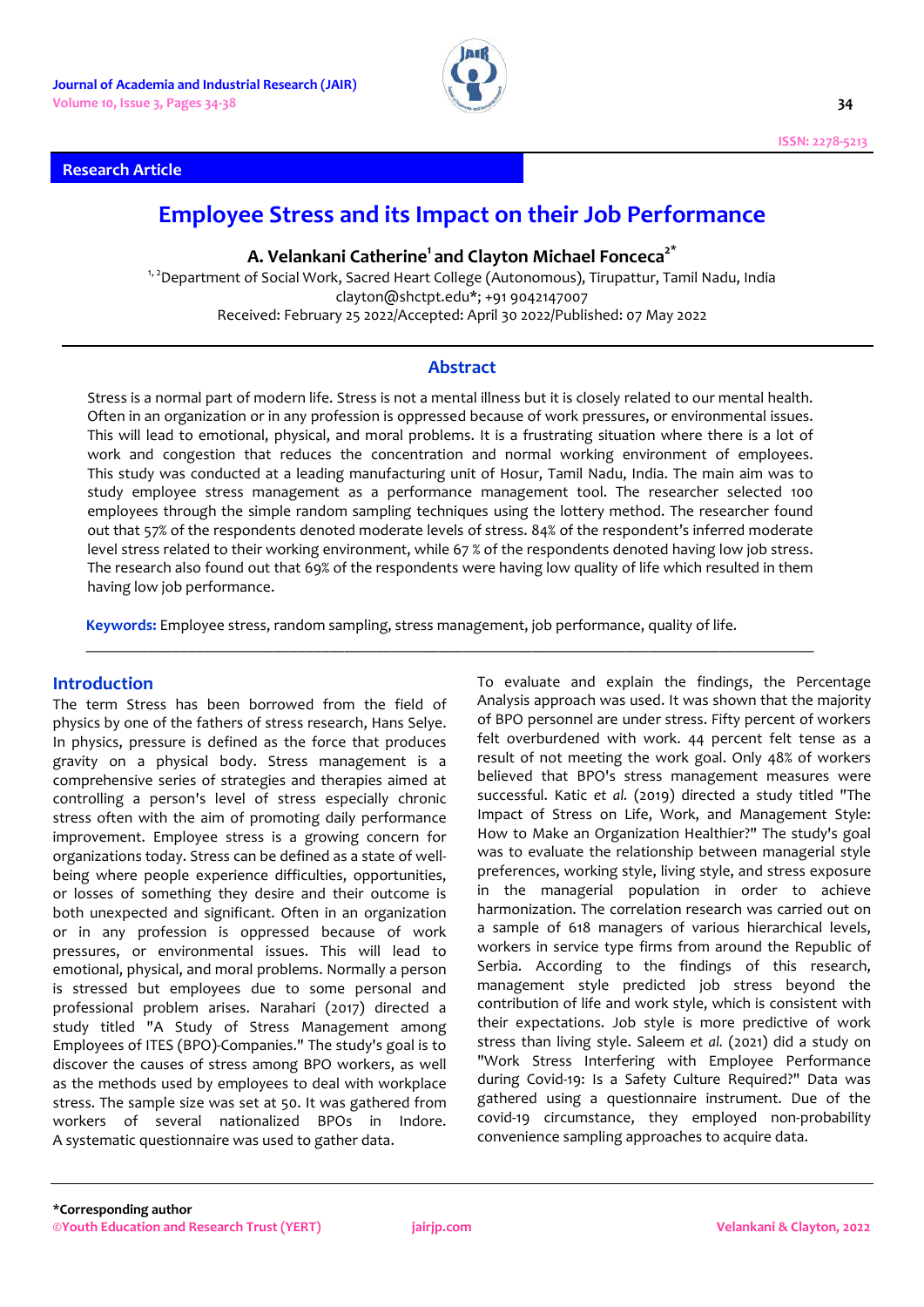#### **Journal of Academia and Industrial Research (JAIR) Volume 10, Issue 3, Pages 34-38 35**



The sample size was 375 people. 245 completed surveys were received. There were 53% of male respondents and 47 percent of female respondents. It has a detrimental influence on task and contextual performance but a good impact on adaptive performance, according to the findings. Similarly, the presence of a safety culture moderates the stress-performance link considerably. Hemalatha and Paul (2021) supervised a study on "Stress Management among Employees in Manufacturing Industries." The descriptive research approach was utilized to gather data from primary and secondary sources, and the questionnaire method was used to obtain primary data. The sample size was 120 workers. The Anova technique and simple percentage analysis were utilized. According to the findings, job stress has an effect on employee performance. It reduces productivity and work satisfaction, both of which are indicators of the effect of stress.

Today, stress management is critical in everyone's life. A happy existence with few troubles lasts a long time. From dealing with the sources of stress in the heat impact, there are several approaches to deal with stress. This research will help everyone burn off their tension. This will result in a stress-free existence. The research aims are to discover common signs of stress management measures. Stress management provides a number of tactics, approaches, and techniques to assist us in dealing with stress and stress in our life. Managing stress may help us live a healthy life. Stress is a natural physical and emotional reaction to a stressful experience. It is a regular aspect of everyone's life. This lesson may help us tackle our everyday obstacles and drive us to achieve our objectives. Effective stress management helps to lessen the stress we feel in our lives during work, relationships, leisure, and enjoyment, as well as resilience, so that we can hang on under pressure and tackle obstacles directly. It has the potential to benefit both the body and the psyche. Assessing the degree of stress among individuals in order to determine the effect of stress. This study thus seeks to provide insights on how the working environment, family and quality of life have an impact on stress management with regard to the overall job performance of the employees.

This study was aimed with the following objectives:

- To measure overall stress management of employees
- To understand the level of stress experienced in the work environment of employees.
- To study the employee quality of life
- To identify the employees stress based on their type of family
- To measure the overall job performance of the employees.

# **Materials and Methods**

*Study design:* In order to investigate how employee deal with stress and how well they accomplish their jobs, the research was carried out at one of the most productive manufacturing units in Hosur, Tamil Nadu, India. The study methodology known as descriptive research was used for the investigation in which quantitative methods were utilized for data collection. The researcher chose to use a simple random sampling methodology called the lottery method to select 100 employees out of a total population of 300 employees working in a manufacturing unit in Hosur. This resulted in a response rate of 33% (100 respondents). In order to prevent any kind of bias during the data gathering process and to generate a valid representation of the population, researchers adopted the lottery approach. For the purpose of data collecting, researchers employed the questionnaire approach. In order to give meaningful interpretations of the data, statistical analyses run in SPSS version 20 were used.

# **Results and Discussion**

According to the data, slightly more than one-fifth (43%) of respondents reported high levels of stress in relation to the different variables influencing employee stress. A significant majority of respondents (84 %) reported moderate levels of stress at their workplace, whereas one-third of respondents (33 %) reported the same in their regular employment. Furthermore, it was deduced that slightly less than one-third (31%) of respondents indicated a substandard quality of life in regard to their work, while more than onefourth (29%) claimed that the same influenced their job performance. According to the research, more than twofifths (43 %) of respondents were experiencing high levels of stress in the manufacturing unit (Table 1).

Based on the Table 2, we can deduce that more than one tenth of the respondents were experiencing mild levels of stress in regard to their working environment. The table further demonstrates that a little more than a considerable majority of the respondents, 84%, were feeling stress related to their work environment at the moderate level. It is possible to infer, based on the Table 3 that was presented, that there is a significant relationship between the age of the respondents and their working environments, levels of job stress, quality of life, and job performance. The table also indicates that there is not a significant relationship between the age of the respondents and the various variables that effect employee stress. The information in this table helps us to comprehend that there is a relationship between the factors and the management of the stress experienced by the employees.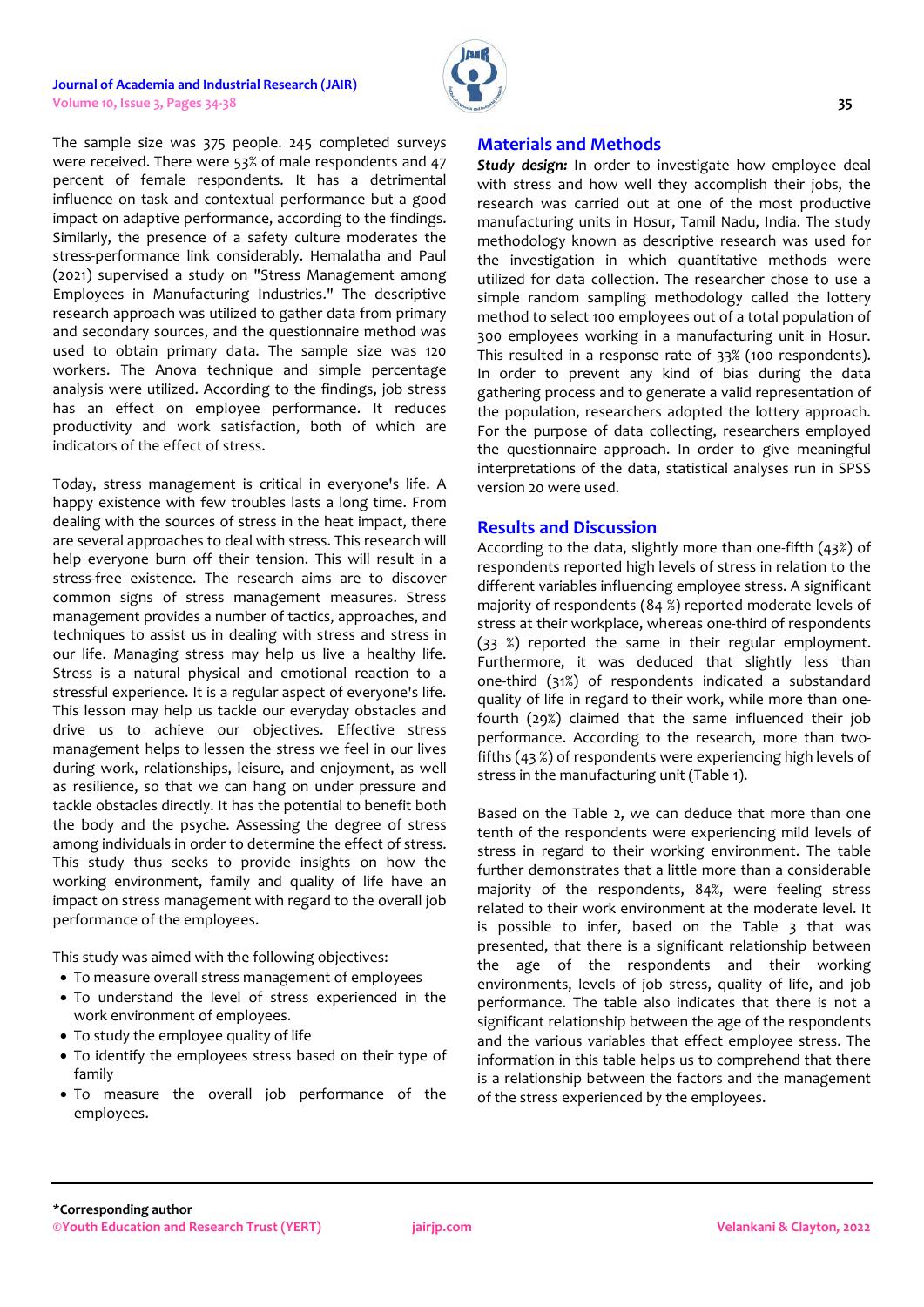

# Table 1. Distribution of the respondents based on their levels of stress management.

| Variables                          | Low | Moderate | High |
|------------------------------------|-----|----------|------|
| Factors of stress                  |     |          | 43   |
| Place of work                      | 16  | 84       |      |
| Job stress                         | 67  | 33       |      |
| Quality of life                    | 69  |          |      |
| Job performance                    |     | 29       |      |
| Overall employee stress management |     |          | 43   |

#### Table 2. Distribution of the respondents based on their work environment.

| Work Environment | Frequency | Percent |
|------------------|-----------|---------|
| Low              | 16        | 16.0    |
| Moderate         | 84        | 84.0    |
| High             |           |         |
| Total            | 100       | 100     |

#### Table 3. Karl Pearson's co-efficient of correlation between the age of the respondents with regards to the various dimensions of the overall employee stress and its impact on job performance.

| Dimensions                                    | <b>Correlation Value</b> | Statistical Inference |  |
|-----------------------------------------------|--------------------------|-----------------------|--|
|                                               |                          | $P = 0.097$           |  |
| Overall factors of stress                     | 0.167                    | P > 0.05              |  |
|                                               |                          | Not Significant       |  |
|                                               |                          | $P = 0.003$           |  |
| Overall work environment                      | $0.289**$                | P < 0.01              |  |
|                                               |                          | Significant           |  |
|                                               |                          | $P = 0.023$           |  |
| Overall job stress                            | $0.227*$                 | P < 0.05              |  |
|                                               |                          | Significant           |  |
|                                               |                          | $P = 0.037$           |  |
| Overall quality of life                       | $0.209*$                 | P < 0.05              |  |
|                                               |                          | Significant           |  |
|                                               |                          | $P = 0.008$           |  |
| Overall job performance                       | $0.265**$                | P < 0.01              |  |
|                                               |                          | Significant           |  |
| Overall employee stress and its impact on job |                          | $P = 0.025$           |  |
| performance                                   | $0.242*$                 | P < 0.05              |  |
|                                               |                          | Significant           |  |

\*\*Correlation is significant at the 0.01 level; \*Correlation is significant at the 0.05 level.

From Table 4, it can be inferred that there is no significant difference between the type of family of the respondents with regards to the various dimensions of the study which include the various factors impacting employee stress, working place environment, job stress, quality of life, job performance and the overall employee stress management. The table enables us to understand that family of the respondents does not influence the employees work condition and job performance, also there is no significant difference between the family background of the employees and stress at work place. Each variable has unique value which doesn't affect the employee job performance also it's not depend on the employees quality of life.

From the Table 5, it infers that almost three fourth (71.0%) of the respondents were having low job performance. Also it denoted that more than one fourth (29.0%) of the respondents were having moderate level job performance. Drawing inferences from the various tables presented it is evident that employee stress does have a significant impact on their job performance.

# **Conclusion**

In a company, stress-free work and job performance are critical factors. Employee needs must be met in order for the company to have high work quality and improved job performance.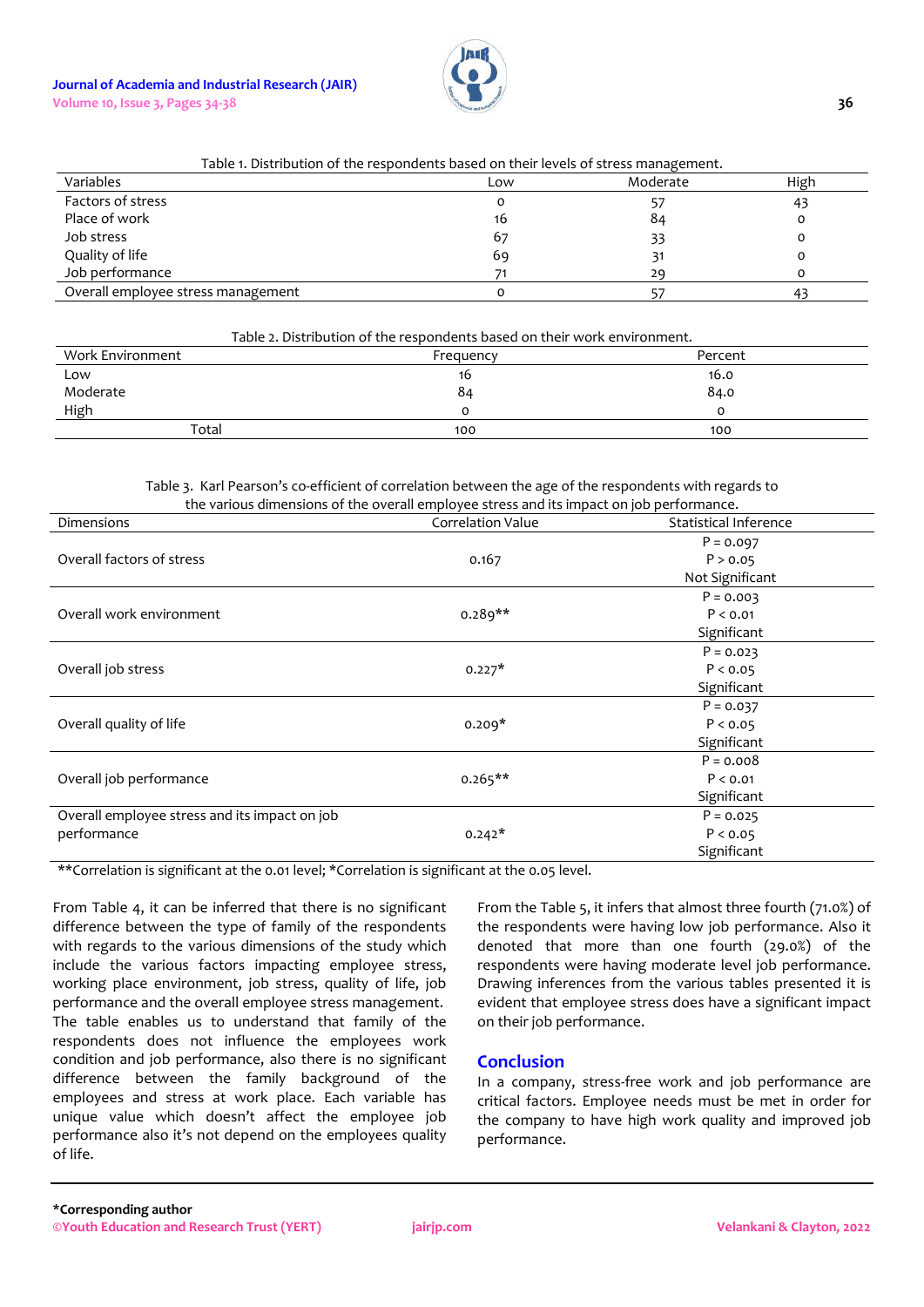

| Variables                           | Mean   | Std. Deviation | Statistical inference |
|-------------------------------------|--------|----------------|-----------------------|
| <b>Factors impacting Stress</b>     |        |                | $z = 0.526$           |
| Joint (n:61)                        | 26.57  | 6.026          | $P = 0.600$           |
| Nuclear (n:39)                      | 25.92  | 6.050          | P > 0.05              |
|                                     |        |                | Not Significant       |
| <b>Work Place Stress</b>            |        |                | $z = 1.338$           |
| Joint (n:61)                        | 26.64  | 5.199          | $P = 0.184$           |
| Nuclear (n:39)                      | 25.21  | 5.272          | P > 0.05              |
|                                     |        |                | Not Significant       |
| Job Stress                          |        |                | $Z = 0.900$           |
| Joint (n:61)                        | 27.21  | 5.857          | $P = 0.370$           |
| Nuclear (n:39)                      | 26.18  | 5.170          | P > 0.05              |
|                                     |        |                | Not Significant       |
| Quality of Life                     |        |                | $z = 0.872$           |
| Joint (n:61)                        | 27.07  | 5.597          | $P = 0.385$           |
| Nuclear (n:39)                      | 26.10  | 5.030          | P > 0.05              |
|                                     |        |                | Not Significant       |
| Job Performance                     |        |                | $Z = 0.721$           |
| Joint (n:61)                        | 26.23  | 5.846          | $P = 0.473$           |
| Nuclear (n:39)                      | 25.41  | 5.030          | P > 0.05              |
|                                     |        |                | Not Significant       |
| Overall Employees Stress Management |        |                | $z = 0.906$           |
| Joint (n:61)                        | 133.72 | 27.128         | $P = 0.367$           |
| Nuclear (n:39)                      | 128.82 | 25.181         | P > 0.05              |
|                                     |        |                | Not significant       |

Table 5. Distribution of the respondents based on their job performance.

| Job Performance | Frequency | Percent |
|-----------------|-----------|---------|
| Low             |           | 71.0    |
| Moderate        | 29        | 29.0    |
| <b>High</b>     |           | Ω       |
| Total           | 100       | 100     |
|                 |           |         |

In that study, the researchers divided the numerous scales to identify the workers' stress management as a performance management in the manufacturing business with the many dimensions such as stress sources, job stress, quality of life, work environment, and job performance. Stress management may help us live a healthy life. Stress is a natural physical and mental reaction to a traumatic incident. It is an inevitable aspect of everyone's existence. Effective stress management helps to minimize stress in our life during work, relationships, leisure, and enjoyment, as well as resilience, so that we can hang on under pressure and tackle obstacles directly. This will minimize work discontent, absenteeism, turnover, and poor productivity, among other things. In this study, the researcher discovers the true meaning of stress-free work and a better technique to boost workers' job performance. This will always deliver the finest growth possible. These insights will assist the company in increasing productivity and improving employee performance.

# **Suggestions**

Some of the main findings are presented as recommendations in this study. Also, researchers discovered that results are the most essential factor in improving stress-free work in a company. Majority of employees believe that their firm has a reasonable degree of stress pertaining to their working environment which has an impact on their job performance. Employees that are experiencing challenges in their job performance and need training and development in order to function at a high level of productivity. Employees believed that their low quality of life contributed to their negative attitude regarding their work performance. Employees with poor job performance, which leads to stressful work, need adequate training and job rotation. Employees who are stressed at work are primarily due to a poor quality of life, a lack of work balance, or a negative work environment. Employees expect a positive work atmosphere and motivation, as well as certain welfare benefits.